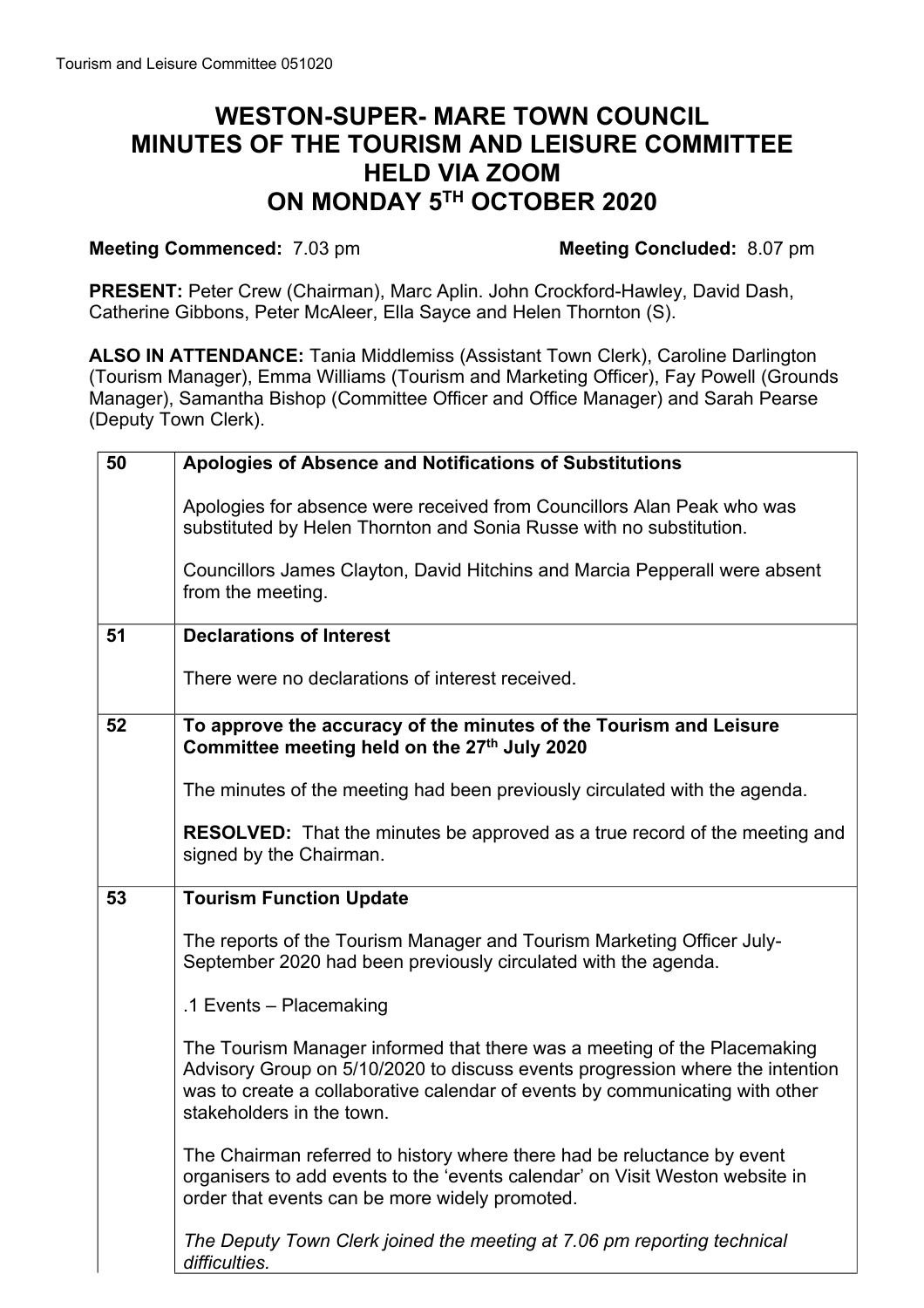Visit Weston's input so far was the distribution of news and events as their SEO reach and Social Media wasgreater than that of North Somerset Council or other stakeholders.

Input from Alex Hearn, NSC Placemaking Lead Officer was awaited and a meeting with Town Council Officers regarding Visit Weston website was scheduled for this week.

**RESOLVED:** That the report be noted.

.2 Visitor Information Calls

The Tourism Manager reported that the calls were predominantly direct questions relating to COVID restrictions. A log of all calls was being taken in 2020 and would be reported back to committee. There had been a significant increase in enquiries in relation to outdoor pursuits and especially trail walks. This interest could be attributed to a desire to enjoy the area with easier social distancing in mind, which was made mention of in the poster content of in the autumn/winter Destination Marketing Campaign with Pear Communications.

In response to a question raised, the Tourism Manager reported that good comments had been received about Princess Royal Square, however the disabled access has been affected by the social distancing measures.

*Councillor John Crockford-Hawley joined the meeting at 7.15 pm and explained that he had experienced technically difficulties joining the meeting.*

A member referred to the report where it indicated that calls were received out of office hours and felt that staff should not be answering calls outside of VIC working hours.

It was confirmed by the Tourism Manager and the Assistant Town Clerk that staff had been instructed not to answer calls outside of working hours and that health and wellbeing of staff remained a Council priority.

**RESOLVED:** Noted.

.3 Support for VW members

The Tourism Manager reported that the team had been working very hard to support members through the pandemic and has received some very positive feedback. Businesses seemed to be more amenable to supporting each other and have been very appreciative of the support by Visit Weston staff including advice and information on changes in government guidelines, Eat Out to Help Out information, newletters and QR codes assistance

Unfortunately, there had been some partners that have been unable to open due to Covid-19 restrictions and loss of business so had sadly remainded closed and lost.t. There had also been some new businesses initiatives with local businesses who were offering delivery services which Visit Weston had supported with membership and marketing in the hope that they will be retained and that other members could re-open in the Spring and renew. **RESOLVED:** Noted.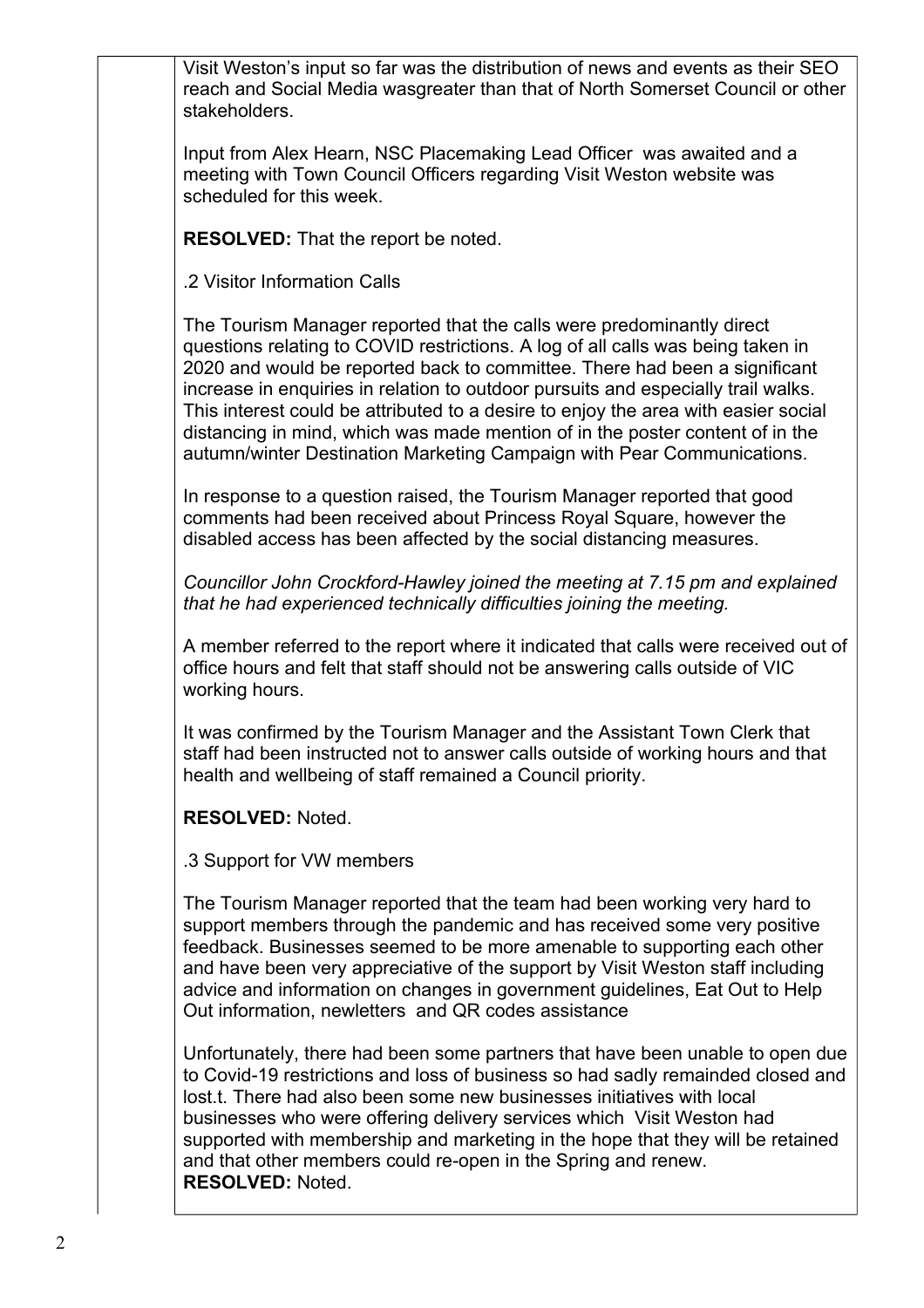.4 Visit Weston Partnership Working and Initiatives

The Tourism Manager reported that VW always worked very hard to work with all agencies to promote the town and keep each other up to date and would continue to do so.

Members conveyed their congratulations to the team for their impressive media coverage, particularly the "Don't Visit Weston" campaign in April May but throughout the pandemic which had really put Weston-super-Mare on the international stage and promoted the town very positively.

In response to a member, the Tourism Manager advised that the team was in frequent communication with Weston PRIDE and would be working closely with them going forward supporting events that are good for the town.

The Chairman queried the NNDR costs mentioned within the report. The Deputy Town Clerk advised that the costs had not yet been charged to the council and if they were, they would be challenged as staff had not occupied the premises.

**RESOLVED:** Noted.

.5 Destination Advertising

The Tourism Marketing Officer reported that at the time of writing the report VW had over 5,000 followers on Facebook which was largely linked to the 'Help out to Eat out' scheme whereby a comprehensive list had been complied t of registered establishments within the North Somerset area and was one of the top website pages for August.

There had been lots of work carried out supporting local businesses with promotion and free banner advertising and could be a good income stream to pursue in the future.

Visit Weston had been the first website to host the 'Welcome to Weston Video' commissioned by the Sovereign Centre and very well produced by Weston College. Additionally we had tested through various checking models and the website was and A & AA standard accessible.

The Destination Marketing campaign with Pear Communications was in place for another 10 weeks and would be reviewed in January 2021.

As referred to earlier in the Tourism Manager's report that there had been a significant increase in enquiries in relation to outdoor pursuits and trail walks which was made mention of in the poster content of the Pear Communication campaign. The concept of a 'Healthy Tourism' was a campaign worth exploring.

In response to a member's question regarding the future location of a VIC, the Chairman informed that an alternative location had been considered but was not DDA compliant. The Town Clerk had been in communication with Weston College about the possibility of moving to the Winter Gardens but this had gone cold and needed investigating further with the Town Clerk.

The Tourism Manager reported that the map was very important to people and was produced in conjunction with the Weston & Somerset Mercury. If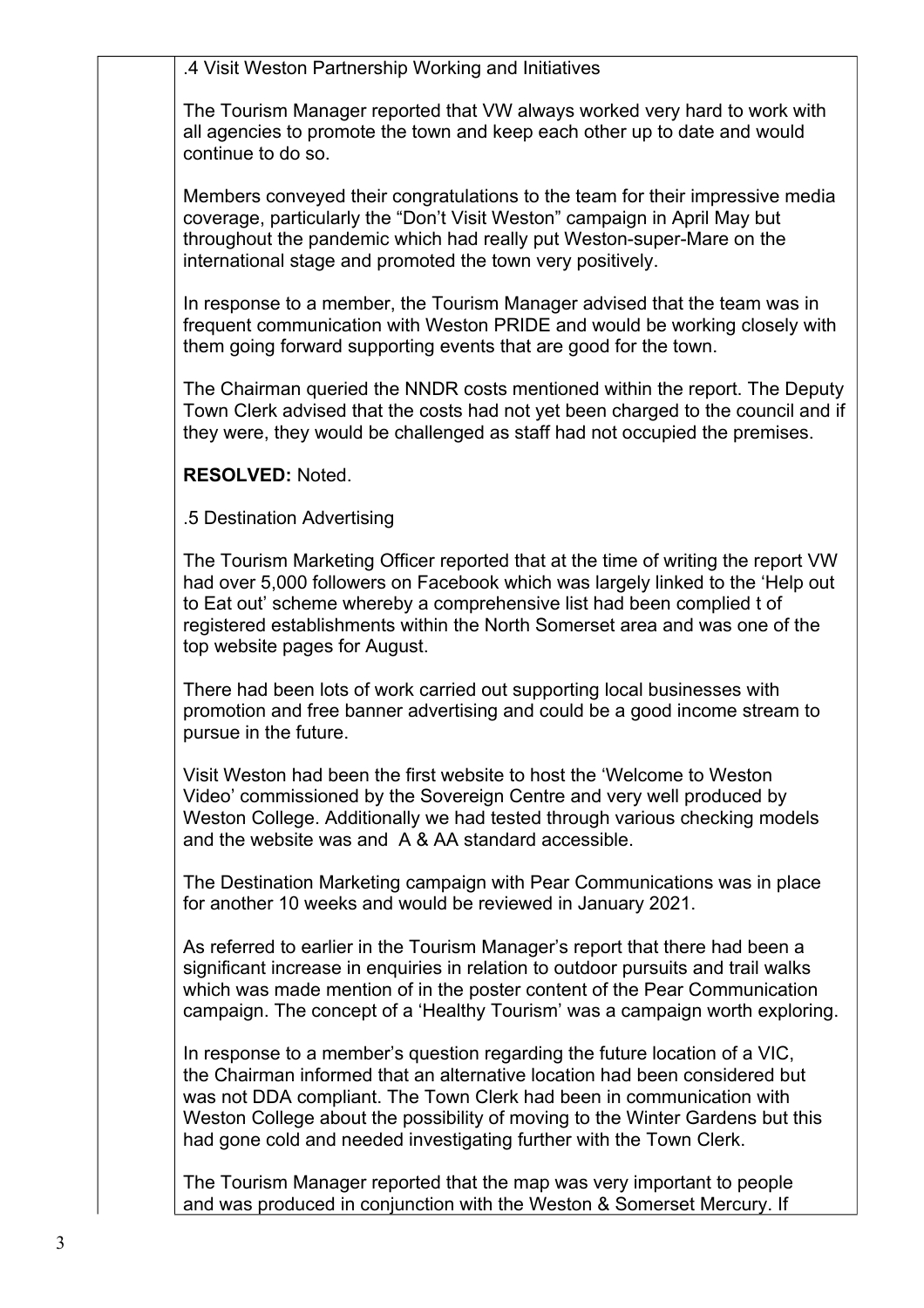|    | The report of the Grounds Manager had been previously circulated.<br>5.1 Water Park                                                                                                                                                                                                                                                                                                                     |
|----|---------------------------------------------------------------------------------------------------------------------------------------------------------------------------------------------------------------------------------------------------------------------------------------------------------------------------------------------------------------------------------------------------------|
| 54 | <b>RESOLVED:</b> That the report be noted.<br><b>Parks and Play Areas</b>                                                                                                                                                                                                                                                                                                                               |
|    | The Deputy Town Clerk confirmed that there had been a £32,000 saving as a<br>result of the VIC closure, however the council's budget needed to be<br>balanced against the loss of income overall and budgets could not be rolled<br>over unless a recommendation was put to Town Council and that next year's<br>budget (2021/2022) would be a greater challenge to balance.                            |
|    | The Chairman highlighted the £32,000 saving as a result of not opening the<br>VIC in 2020 due to Covid-19 restrictions.                                                                                                                                                                                                                                                                                 |
|    | It was suggested that the Weston College could be an option to help with this<br>and launch a competition of some sort.                                                                                                                                                                                                                                                                                 |
|    | The Tourism Manager informed that there were companies developing APPs<br>for the tourist industry but that the costs were beyond the reach of Council's<br>budget.                                                                                                                                                                                                                                     |
|    | The Deputy Town Clerk informed that the SimpleView contact was up for<br>review soon and so it could be considered as part of the review.                                                                                                                                                                                                                                                               |
|    | The Assistant Town Clerk confirmed that there had been discussions held<br>previously at the initial development stages of the website on the production<br>of an APP but it had not necessary due to the excellent responsiveness of the<br>website and inhibitive costs at that stage. However this could be factored into<br>renewal discussions with the host and budget submissions for 2021/2022. |
|    | The Tourism Marketing Officer explained that an APP had not been<br>considered up until this point as the website was so well optimized and<br>seamless, however she would look at VW's competitors and investigate the<br>possibility.                                                                                                                                                                 |
|    | A member suggested if an APP could be created as this would be seen as<br>moving with the times and a great engagement tool which was accessible to<br>people.                                                                                                                                                                                                                                          |
|    | The Tourism Manager confirmed that officers would not recommend a printed<br>brochure publication as it was opposed to Council green strategy and there<br>was a preference for digital marketing.                                                                                                                                                                                                      |
|    | A member explained that people would no longer want to pick up<br>leaflets/brochures due to COVID.                                                                                                                                                                                                                                                                                                      |
|    | there was no VIC in 2021 then a map would be in distributable. There was<br>limited demand for a brochure as the website had taken over, but maps<br>remained popular and were more sustainable as could be uploaded to PDF<br>on the website and were beneficial to local walking groups.                                                                                                              |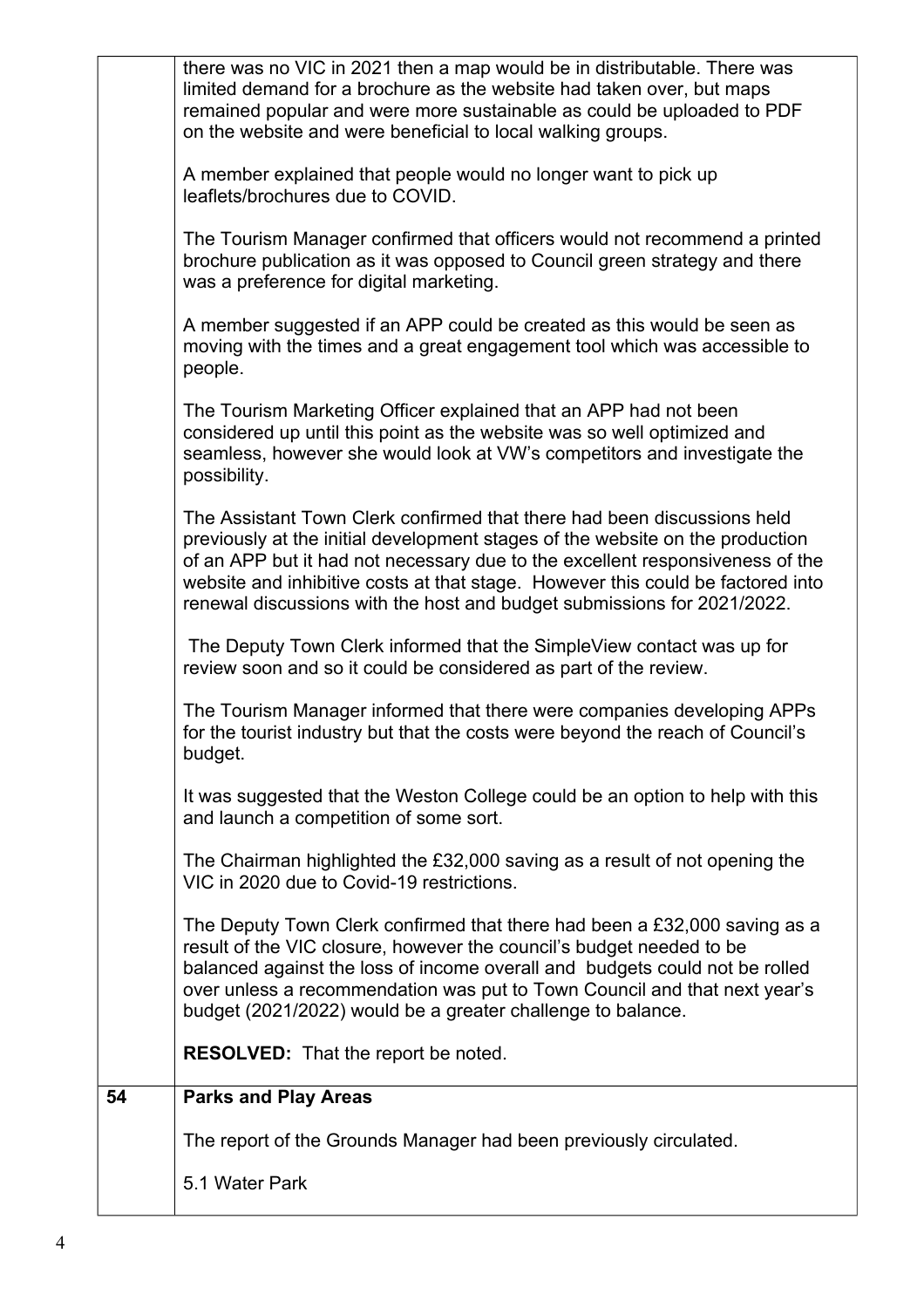The Grounds Manager highlighted that the Water park splash pad had not been open and admission to the park was free. There had been various tree work and play equipment repairs undertaken. The park had remained busy and there were problems with litter and the bins of which had been rectified. There had been no income taken year to date and a review undertaken the next financial year. The café roof had been repaired and the container unit cladded which looked appeasing.

5.2 Parks and Play Areas

With regards to Dartmouth Close play area, the Grounds Manager informed that there was a meeting with Big Worle to be had the following day of which she would broach the subject. The Town Clerk had not received any communication on the matter.

There had been no communication received regarding West Wick play area either. The Chairman informed that this was worrying as it was on lease. It was a mixed use play area and nobody knew who was responsible for it and required a maintenance contact.

The Grounds Manager suggested that this could be escalated to Richard Kent, the councils Liaison Officer to pursue further.

The Grounds team had been looking at the refurbishment and maintenance of equipment, concentrating on what was in place.

There were unfortunate delays on obtaining the materials for the Uphill play area fencing, which was been chased.

The Chairman highlighted that there was only one DDA compliant play area in the whole of the district and that the council should look to install one at Castle Batch with the funding from Big Worle.

A member urged involving the Parent Carers Forum in the procurement process of the Castle Batch play area.

A member advised that she was a member of a parent group who were working on achieving a SEN friendly play area and events as there was no play in Weston for children with special needs to play safe. The nearest play area was Bleadon because of the high fencing and could the council look into alterative fencing for their play areas and bear this in mind for future procurement.

The Grounds Manager was happy to look into this further and would appreciate linking up with the member on the subject.

The Deputy Town Clerk informed that she had attended a meeting with Big Worle before Christmas where the idea of a DDA compliant play area for Castle Batch was suggested and well received. If the grant funding for this was not forthcoming, then the council could access funding from other sources such as 'Sports England'.

In response to the request regarding higher fencing, the Deputy Town Clerk advised that this could be recommended for repair/ replacement within the planned maintenance schedule.